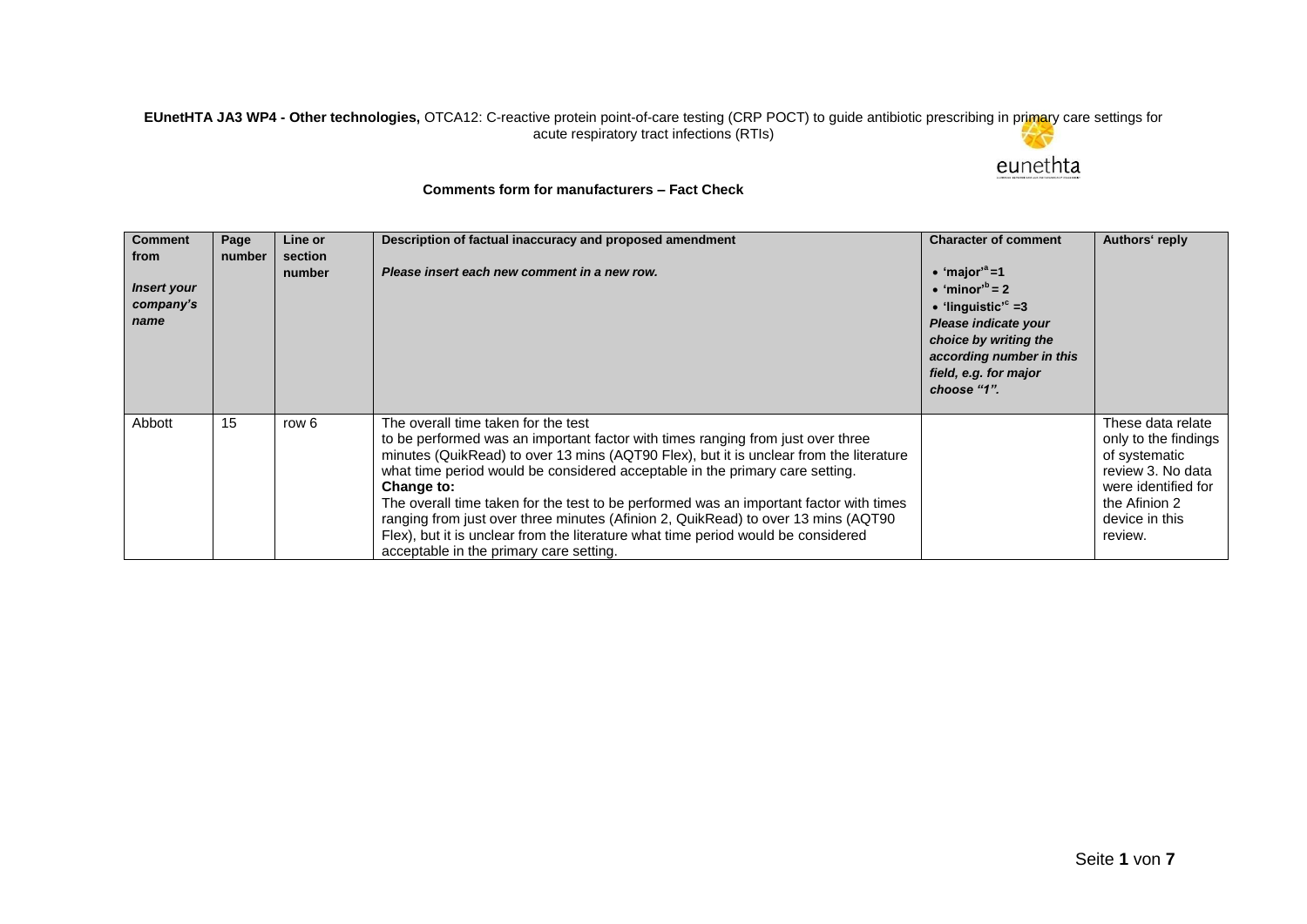| <b>RPS</b><br>Diagnostics | 16 | Upcoming<br>evidence             | Please be advised of the following planned trial for FebriD $x^{\circ}$ The protocol of the trial<br>listed on clinicaltrials.gov (Study Identifier:NCT02018198) is currently being updated to<br>reflect the details below.<br>Study Identifier:NCT02018198<br>Trial Name: DIStinguish Respiratory Underlying Pathogen associaTed<br>host response in Upper Respiratory Infection: An Evaluation of FebriDx<br>POC Test (FebriDx ®DISRUPT URI Trial)<br>Estimated start date: 04/2019<br>Study type: Prospective observational study<br>Number of patients: 1,225<br>Intervention: FebriDx ®<br>Comparator: Expert clinical reviewers' evaluation in conjunction with the<br>results of clinical standardised microbiologic and laboratory testing<br>(Clinical reference algorithm)<br>Patient population: Patients (one year and older) presenting with<br>reported fever and acute respiratory symptoms to primary care and<br>urgent care outpatient offices and emergency departments<br>Endpoints: The primary analysis will determine performance<br>characteristics of FebriDx test by assessing negative and positive<br>agreement of FebriDx results in determining the presence of a bacterial<br>associated systemic host immune response or viral associated systemic<br>host immune response compared with a Clinical Reference Algorithm<br>(comparator method) that is supervised by clinical experts. | Thank you. Now<br>included in the<br>upcoming<br>evidence and in<br>Table |
|---------------------------|----|----------------------------------|-------------------------------------------------------------------------------------------------------------------------------------------------------------------------------------------------------------------------------------------------------------------------------------------------------------------------------------------------------------------------------------------------------------------------------------------------------------------------------------------------------------------------------------------------------------------------------------------------------------------------------------------------------------------------------------------------------------------------------------------------------------------------------------------------------------------------------------------------------------------------------------------------------------------------------------------------------------------------------------------------------------------------------------------------------------------------------------------------------------------------------------------------------------------------------------------------------------------------------------------------------------------------------------------------------------------------------------------------------------------------------------------------------------------------|---------------------------------------------------------------------------|
| Abbott                    | 38 | Table 7<br>column 5<br>(Afinion) | Manufacturer: Abbott GmbH<br>Change to:<br>Abbott Diagnostic Technologies AS                                                                                                                                                                                                                                                                                                                                                                                                                                                                                                                                                                                                                                                                                                                                                                                                                                                                                                                                                                                                                                                                                                                                                                                                                                                                                                                                            | Changed as<br>suggested.                                                  |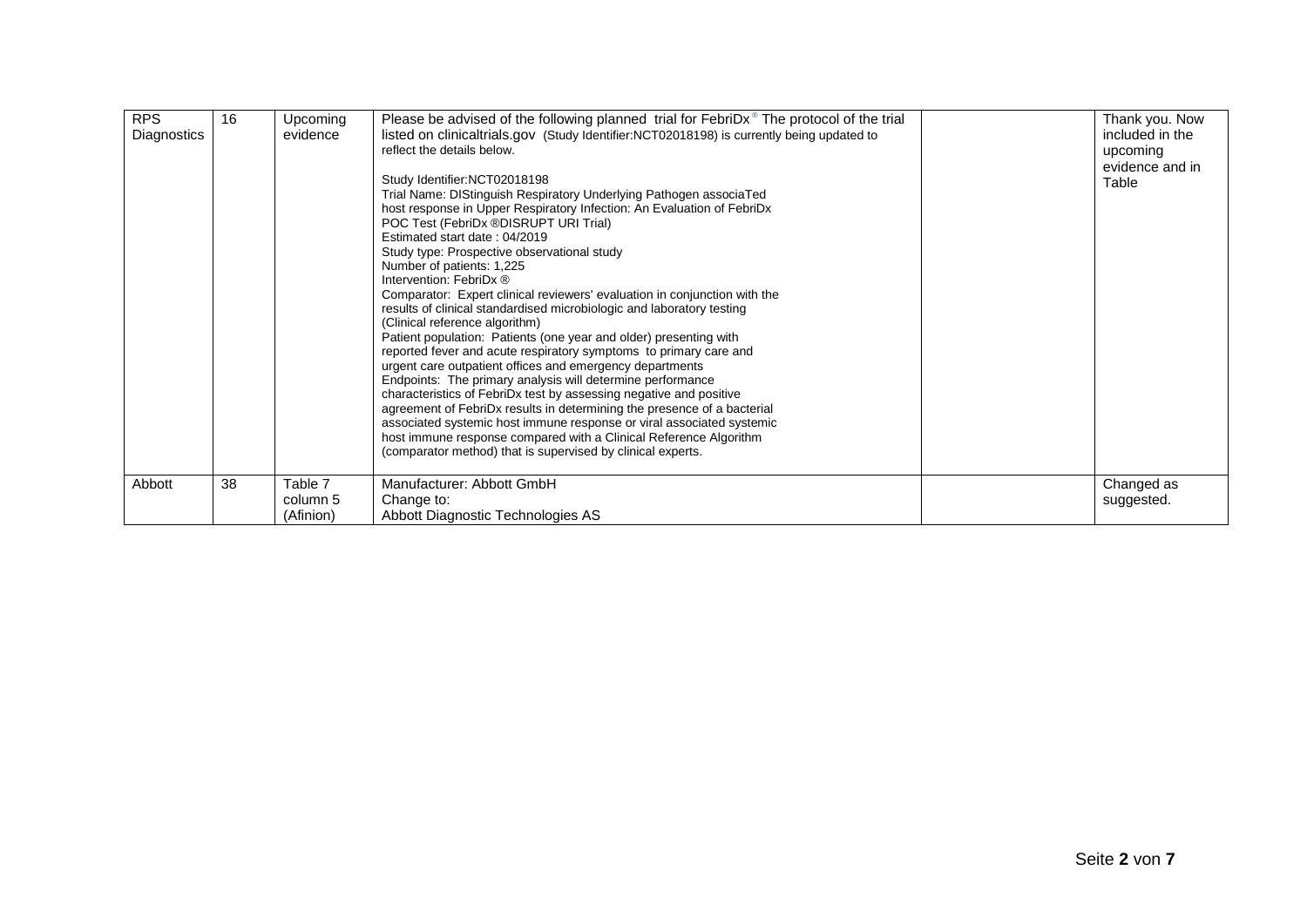| Abbott | 38 | Table 7    | Reference codes:                                        | Changed as |
|--------|----|------------|---------------------------------------------------------|------------|
|        |    | column 5   | Alere Afinion <sup>™</sup> CRP:                         | suggested. |
|        |    | (Afinion)  | 1116526, 1116522, 1116524,                              |            |
|        |    |            | 1116058 (15 tests) and                                  |            |
|        |    |            | Afinion <sup>™</sup> AS100 Analyser:                    |            |
|        |    |            | 1116049 or                                              |            |
|        |    |            | Alere Afinion <sup>™</sup> 2 Analyser:                  |            |
|        |    |            | 1116556                                                 |            |
|        |    |            | Alere Afinion <sup>™</sup> CRP control:                 |            |
|        |    |            | 1116057                                                 |            |
|        |    |            | Change to                                               |            |
|        |    |            | Alere Afinion™ CRP:                                     |            |
|        |    |            | 1116526, 1116522, 1116524,                              |            |
|        |    |            | 1116023 (15 tests) and                                  |            |
|        |    |            | Afinion <sup>™</sup> AS100 Analyser:                    |            |
|        |    |            | 1116049 or                                              |            |
|        |    |            | Afinion <sup>™</sup> 2 Analyser:                        |            |
|        |    |            |                                                         |            |
|        |    |            | 1116679, 1116680, 1116681                               |            |
|        |    |            | Alere Afinion™ CRP Control:                             |            |
|        |    |            | 1116057                                                 |            |
| Abbott | 38 | Table 7    | Manufacturer: Abbott GmbH                               | Changed as |
|        |    | column     | Change to:                                              | suggested. |
|        |    | (NycoCard) | Abbott Diagnostic Technologies AS                       |            |
| Abbott | 38 | Table 7    | Software updates: Not reported                          | Changed as |
|        |    | column     | Change to: Not possible                                 | suggested. |
|        |    | (NycoCard) |                                                         |            |
| Abbott | 39 | Table 7    | Analyser warm-up                                        | Changed as |
|        |    | column 5   | Time: 4 min                                             | suggested. |
|        |    | (Afinion)  |                                                         |            |
|        |    |            | Change to                                               |            |
|        |    |            | Afinion AS100: 3 minutes                                |            |
|        |    |            | Afinion 2 Analyzer: 1 min 30 seconds                    |            |
| Abbott | 39 | Table 7    | Performance time for pre- and actual analysis: 4.25 min | Changed as |
|        |    | column 5   | $(= 30 s + 3.75 m)$                                     | suggested. |
|        |    | (Afinion)  | Change to:                                              |            |
|        |    |            | For Afinion AS100 4.25 min (= $30 s + 3.75$ min)        |            |
|        |    |            | For Afinion 2: 3.30 min (=30 s + 3.00 min)              |            |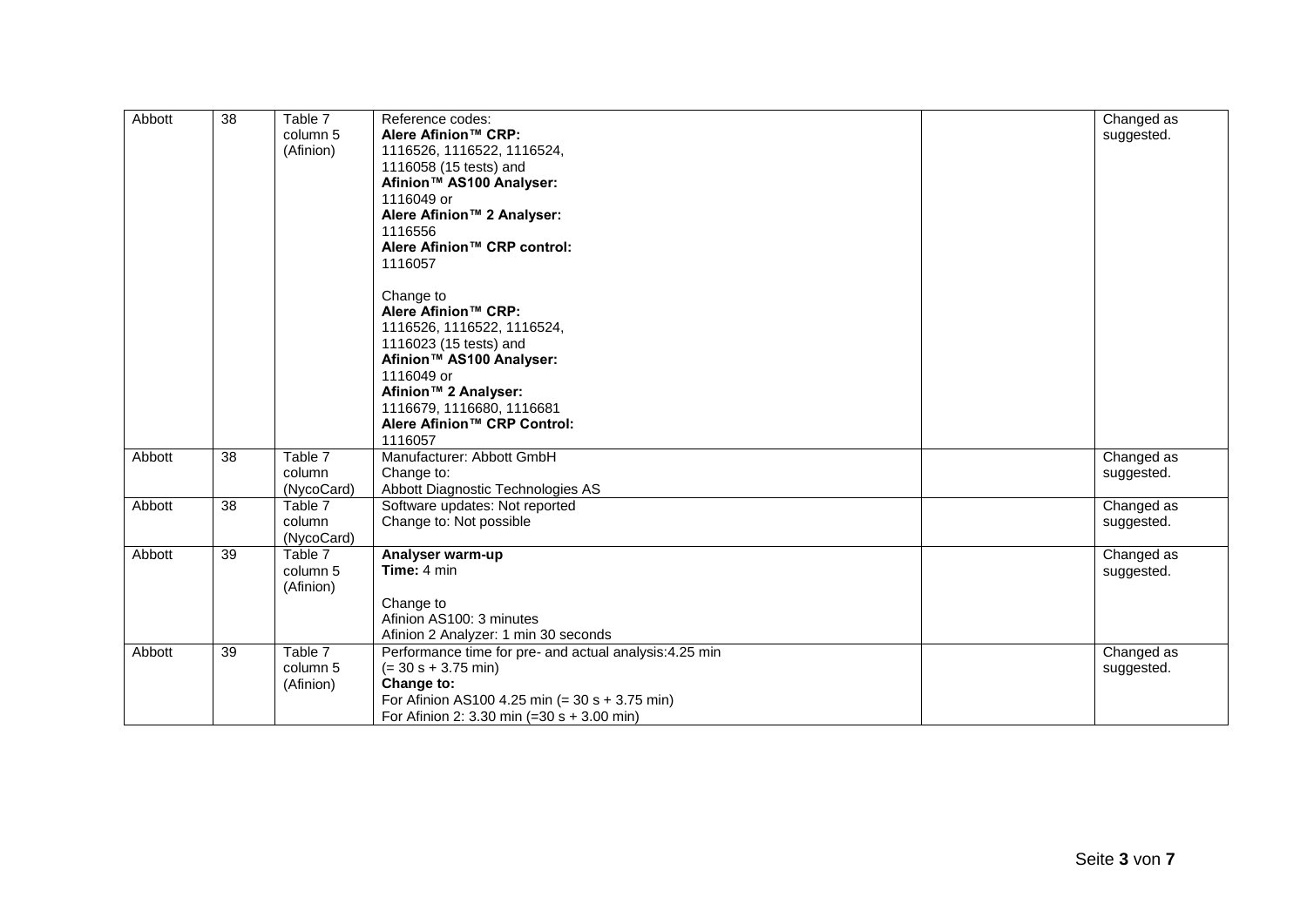| Abbott                    | 39 | Table 7<br>column 5<br>(Afinion)                                               | Practical aspects of tests: Auto-self check with integrated error detection. Error codes<br>possible due to small sample volume that quickly dries out). Analyser cannot be<br>moved if on.<br>Change to<br>Auto-self check with integrated error detection. Error codes possible due to small<br>sample volume that may dry out after the 1 minute limit instructed in the package<br>insert. Analyser cannot be moved if on.                                                                                                                                                                                                                  |                | Changed as<br>suggested.                                                                                                                                        |
|---------------------------|----|--------------------------------------------------------------------------------|-------------------------------------------------------------------------------------------------------------------------------------------------------------------------------------------------------------------------------------------------------------------------------------------------------------------------------------------------------------------------------------------------------------------------------------------------------------------------------------------------------------------------------------------------------------------------------------------------------------------------------------------------|----------------|-----------------------------------------------------------------------------------------------------------------------------------------------------------------|
| <b>RPS</b><br>Diagnostics | 43 | Table 7<br>Reference<br>Codes<br>(FebriDx)                                     | Description of factual inaccuracy: Reference Codes entered as , Not Provided'<br>Proposed Amendment: FebriDx BP0036 (25 CRP test kit)                                                                                                                                                                                                                                                                                                                                                                                                                                                                                                           | $\overline{2}$ | Changed as<br>suggested.                                                                                                                                        |
| <b>RPS</b><br>Diagnostics | 43 | Table 7<br>Class/GMDN<br>Code<br>(FebriDx)                                     | Description of factual inaccuracy: CE Mark approval. Updated CE, mark for<br>submission in July 2018. No information on class or GMDN.<br>Proposed Amendment: CE Mark updated in October 2018. Please delete current<br>info and replace with the following "Declaration of conformity with directive 98/79/EC<br>for IVD medical devices". GMDN: 64042                                                                                                                                                                                                                                                                                         | 2              | Changed as<br>suggested.                                                                                                                                        |
| <b>RPS</b><br>Diagnostics | 44 | Table 7<br>Analytical<br>Range<br>(FebriDx)                                    | <b>Description of factual inaccuracy:</b> CRP $\geq$ ~ 20 mg/L and $\geq$ ~ 65mg/L; MxA $\geq$ ~40<br><b>Proposed Amendment:</b> qualitative thresholds: CRP $\geq$ ~ 20 mg/L; MxA $\geq$ ~40ng/ml                                                                                                                                                                                                                                                                                                                                                                                                                                              | $\overline{2}$ | Changed as<br>suggested.                                                                                                                                        |
| <b>RPS</b><br>Diagnostics | 44 | Table 7<br>Performance<br>time for pre-<br>and actual<br>Analysis<br>(FebriDx) | <b>Description of factual inaccuracy:</b> 11 min $(= 1 \text{ min} + 10 \text{ min}^*)$ (*analysis time to<br>confirm positive result; negative result confirmation should be less than 15 min)<br><b>Proposed Amendment:</b><br>The entire test takes 10 minutes from start to finish, we prefer not separate<br>performance and time to result (performance + time to result = 10 minutes). Analysis<br>time should not exceed 3 hours of results being displayed.                                                                                                                                                                            | $\overline{2}$ | Changed to:<br>$10 \text{ min}$<br>$(=$ performance $+$<br>time to result).<br>Analysis time should<br>not exceed 3 hours<br>of the results being<br>displayed. |
| <b>RPS</b><br>Diagnostics | 44 | Table 7<br>Practical<br>aspects of<br>the test<br>(FebriDx)                    | <b>Description of factual inaccuracy:</b> Semi-quantitative test. FebriDx does not require<br>any additional ancillary equipment. FebriDx "high CRP" reading suggests 65mg/L or<br>more which is <100 mg/L. Can involve considerable time to result.<br>Proposed Amendment: Semi-quantitative test. FebriDx does not require any<br>additional ancillary equipment. FebriDx "high CRP" reading suggests 20 mg/L or<br>more. which is <100 mg/L. Can involve considerable time to result. Please remove<br>struck text. Time to result is approximately 10 minutes and thus 'can take<br>considerable time to result' is not factually accurate. |                | Changed as<br>suggested.                                                                                                                                        |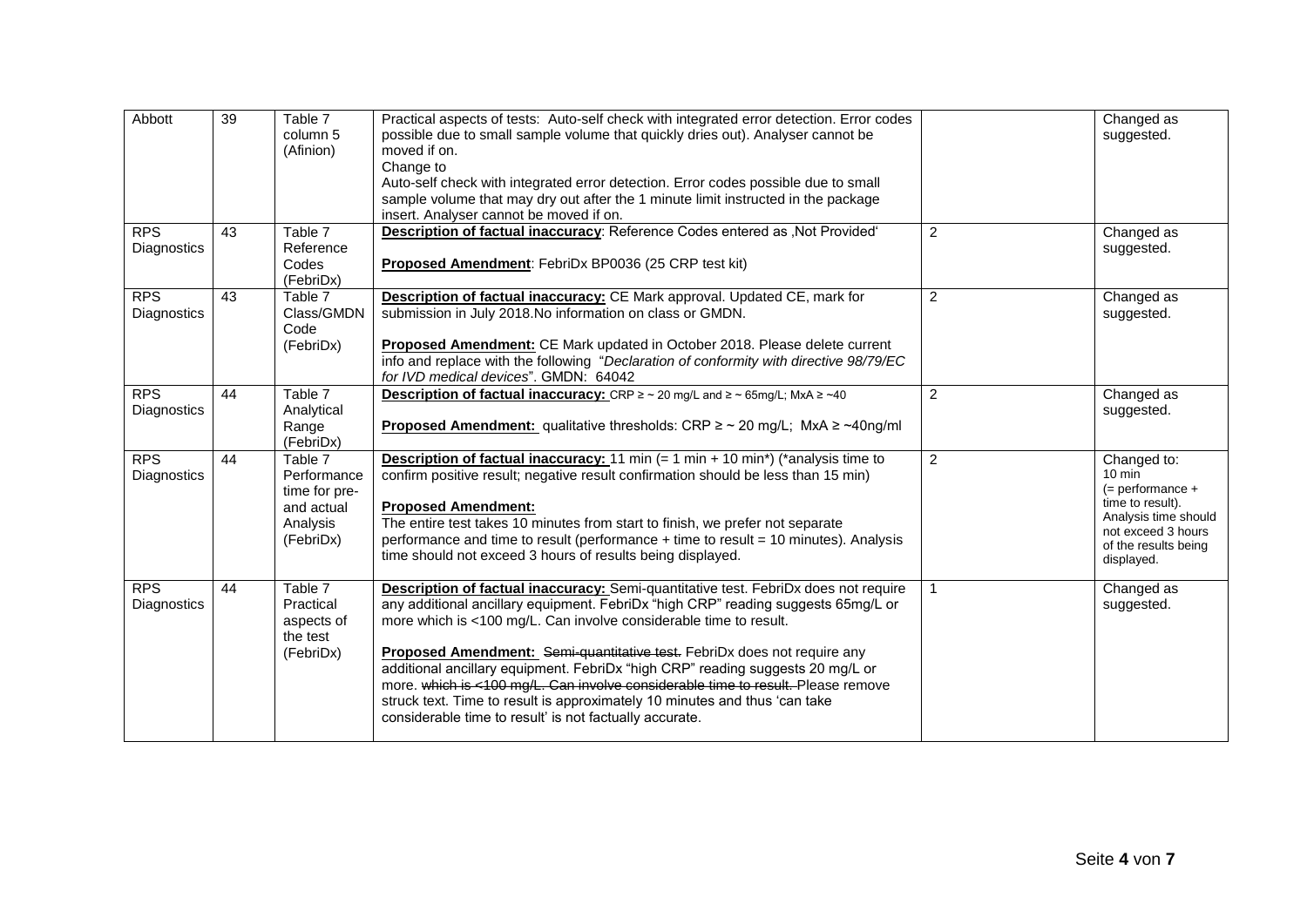| <b>RPS</b><br>Diagnostics | 44 | Table 7<br>Size &<br>Weight<br>(FebriDx)          | Description of factual inaccuracy: blank<br>Proposed Amendment: Please add, light weight, hand held device (0.073 kg; 29cm<br>x 20cm x 14cm)                                                                                                                                                                                         | $\overline{c}$ | Amended to N/A<br>as reflect analyser<br>size and weight.<br>No analyser<br>required for semi-<br>quantitative<br>devices      |
|---------------------------|----|---------------------------------------------------|--------------------------------------------------------------------------------------------------------------------------------------------------------------------------------------------------------------------------------------------------------------------------------------------------------------------------------------|----------------|--------------------------------------------------------------------------------------------------------------------------------|
| biosurfit                 | 44 |                                                   | Change analytical range to 2-180 mg/L. Current test presented in the market uses<br>this range.                                                                                                                                                                                                                                      | $\overline{2}$ | Changed as<br>suggested.                                                                                                       |
| biosurfit                 | 44 |                                                   | Change haematocrit auto-correction to NO.                                                                                                                                                                                                                                                                                            | $\overline{c}$ | Changed as<br>suggested.                                                                                                       |
| biosurfit                 | 44 |                                                   | Change performance time to 5 min. (= 1min + 4min), to be comparable to what is<br>written in other comparators.<br>As it is written (including waiting time only on spinit), will give the perception that spinit<br>system needs more time. Other comparators produtcs also have to wait some<br>minutes to reach room temperature. | $\overline{2}$ | 5 min<br>$(= 1 min* + 4 min)$<br>(*however wait-time<br>of at least 3 mins<br>after fridge removal<br>before opening<br>pouch) |
| biosurfit                 | 45 |                                                   | Add data storage information: YES                                                                                                                                                                                                                                                                                                    | $\overline{2}$ | Changed as<br>suggested.                                                                                                       |
| <b>RPS</b><br>Diagnostics | 45 | Table 7<br>Data storage<br>on device<br>(FebriDx) | <b>Description of factual inaccuracy: blank</b><br>Proposed Amendment: Please add, Results display for 3 hours                                                                                                                                                                                                                       | $\overline{2}$ | Changed as<br>suggested.                                                                                                       |
| <b>RPS</b><br>Diagnostics | 45 | Table 7<br>Quality<br>Checks<br>(FebriDx)         | Description of factual inaccuracy: blank<br>Proposed Amendment: Please add, External controls are available.                                                                                                                                                                                                                         | $\overline{2}$ | Changed as<br>suggested.                                                                                                       |
| <b>RPS</b><br>Diagnostics | 45 | Table 7<br>Training &<br>Support<br>(FebriDx)     | Description of factual inaccuracy: Training provided through UK distributor (NICE<br><b>MIB July 2017)</b><br>Proposed Amendment: Please add, Training provided through UK distributor as well<br>as RPS Detectors.com or FebriDx.com (NICE MIB July 2017)                                                                           | $\overline{2}$ | Changed as<br>requested.                                                                                                       |
| <b>RPS</b><br>Diagnostics | 45 | Table 7<br>Data storage<br>on device<br>(FebriDx) | <b>Description of factual inaccuracy: blank</b><br>Proposed Amendment: Please add, Results display for 3 hours                                                                                                                                                                                                                       | $\overline{2}$ | Changed as<br>suggested.                                                                                                       |
| <b>RPS</b><br>Diagnostics | 45 | Table 7<br>Quality<br>Checks<br>(FebriDx)         | Description of factual inaccuracy: blank<br>Proposed Amendment: Please add, External controls are available.                                                                                                                                                                                                                         | $\overline{2}$ | Changed as<br>suggested                                                                                                        |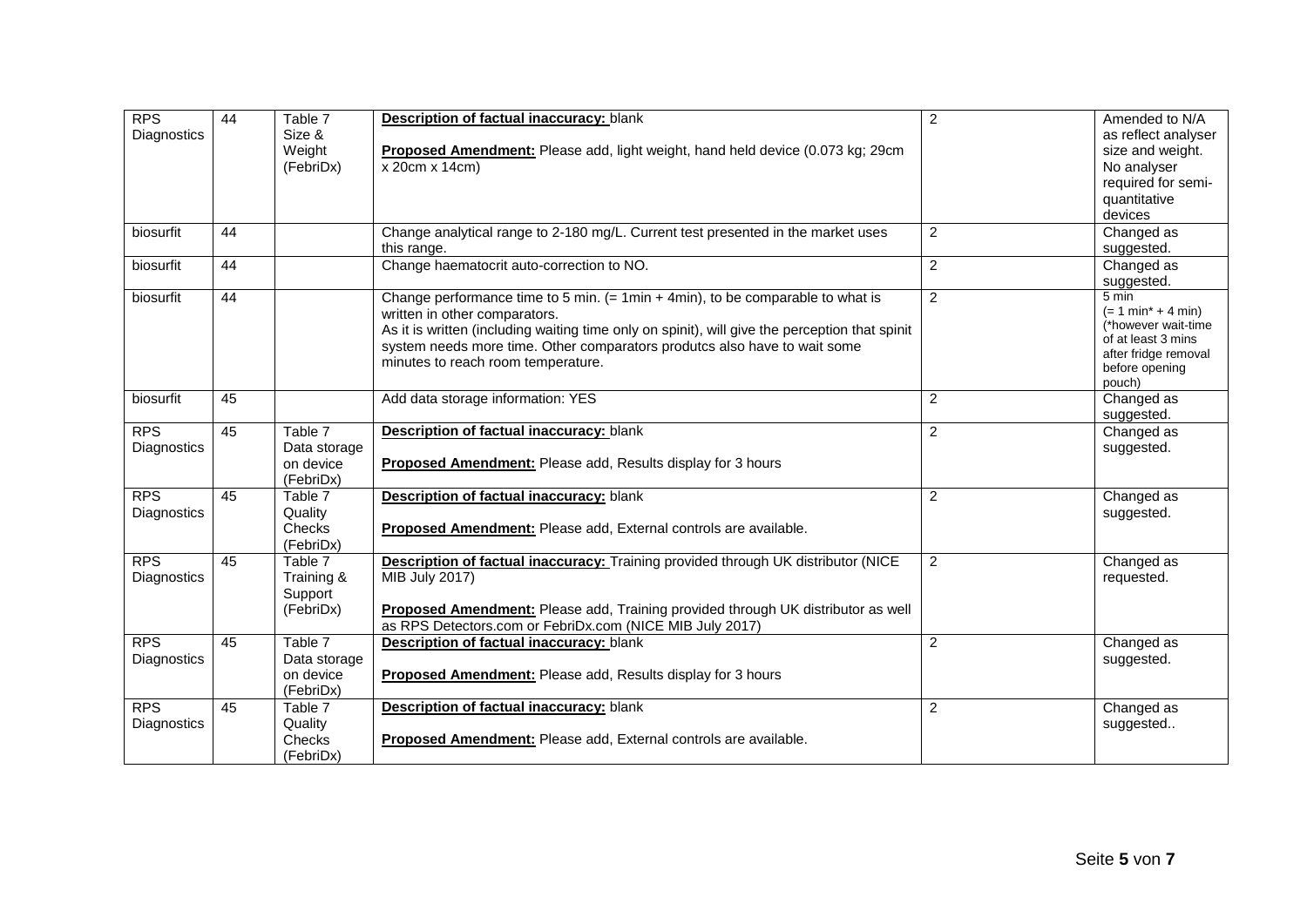| <b>RPS</b>  | 94, 97 | Omission of | Description of factual inaccuracy: Authors indicate that the FebriDx data did not                           |                      |      |                                          |                                            |                         |                                |                        |                        |                 | Outside scope of                     |
|-------------|--------|-------------|-------------------------------------------------------------------------------------------------------------|----------------------|------|------------------------------------------|--------------------------------------------|-------------------------|--------------------------------|------------------------|------------------------|-----------------|--------------------------------------|
| Diagnostics | or 98  | FebriDx     |                                                                                                             |                      |      |                                          |                                            |                         |                                |                        |                        |                 | factual accuracy                     |
|             |        | Diagnostic  | meet the inclusion criteria for the setting (specifically in reference to LRTI). Although                   |                      |      |                                          |                                            |                         |                                |                        |                        |                 | check.                               |
|             |        | Accuracy    | this is partially true (where stated in the document), since FebriDx is mentioned as a                      |                      |      |                                          |                                            |                         |                                |                        |                        |                 |                                      |
|             |        | data        | CRP POC device (with MxA), we would proopose the addition of FebriDx's diagnostic                           |                      |      |                                          |                                            |                         |                                |                        |                        |                 | It is noted for this                 |
|             |        |             | accuracy in the two studies reference (160, 161) for completeness. Since the                                |                      |      |                                          |                                            |                         |                                |                        |                        |                 | assessment                           |
|             |        |             | diagnostic accuracy tables (14, 17, 18, 19) are categorized by clinical diagnosis                           |                      |      |                                          |                                            |                         |                                |                        |                        |                 | element [D1002],                     |
|             |        |             | (sinusitis, pharyngitis, LRTI) it is difficult to report FebriDx study (160, 161) diagnostic                |                      |      |                                          |                                            |                         |                                |                        |                        |                 | that a                               |
|             |        |             | accuracy findings since the studies were a composite of these clinical diagnosis (i.e.                      |                      |      |                                          |                                            |                         |                                |                        |                        |                 | comprehensive                        |
|             |        |             | Acute bronchitis, pharyngitis, sinusitis were defined as acute upper respiratory tract                      |                      |      |                                          |                                            |                         |                                |                        |                        |                 | analysis of the                      |
|             |        |             | infection). Nevertheless, readers should be informed of the FebriDx test performance                        |                      |      |                                          |                                            |                         |                                |                        |                        |                 | performance of                       |
|             |        |             |                                                                                                             |                      |      |                                          |                                            |                         |                                |                        |                        |                 | alternative tests                    |
|             |        |             | in comparison to the other CRP POC devoices                                                                 |                      |      |                                          |                                            |                         |                                |                        |                        |                 | was beyond the                       |
|             |        |             | <b>Proposed Amendment:</b> RPS would request the addition of the diagnostic accuracy                        |                      |      |                                          |                                            |                         |                                |                        |                        |                 | scope of this<br>study. This section |
|             |        |             | findings as described in the included references, 160, 161 to the discussion in either                      |                      |      |                                          |                                            |                         |                                |                        |                        |                 | was therefore                        |
|             |        |             | of the following sections: (pg. 94: Determining the optimal threshold in                                    |                      |      |                                          |                                            |                         |                                |                        |                        |                 | restricted to                        |
|             |        |             | combination with signs and symptoms or pgs. 97/98 [D1002] - How does the                                    |                      |      |                                          |                                            |                         |                                |                        |                        |                 | descriptions of test                 |
|             |        |             | test compare to other optional tests in terms of accuracy measures?).                                       |                      |      |                                          |                                            |                         |                                |                        |                        |                 | accuracy of                          |
|             |        |             |                                                                                                             |                      |      |                                          |                                            |                         |                                |                        |                        |                 | alternate tests                      |
|             |        |             | The diagnostic accuracy of FebriDx <sup>®</sup> has been evaluated in both children and adults              |                      |      |                                          |                                            |                         |                                |                        |                        |                 | identified in clinical               |
|             |        |             | with observed or reported fever and acute uppper respiratory tract infection (URI) in                       |                      |      |                                          |                                            |                         |                                |                        |                        |                 | guidelines (A0024)                   |
|             |        |             | the outpatient setting (160, 161). Two prospective, multi-center clinical trials enrolled                   |                      |      |                                          |                                            |                         |                                |                        |                        |                 | (A0025) and in the                   |
|             |        |             |                                                                                                             |                      |      |                                          |                                            |                         |                                |                        |                        |                 | studies included in                  |
|             |        |             | patients age > 1 year, with a new fever $\geq 100.5^{\circ}$ F reported or exhibited within the past        |                      |      |                                          |                                            |                         |                                |                        |                        |                 | this systematic                      |
|             |        |             | 3 days of visiting the emergency department, urgence care or primary care center,                           |                      |      |                                          |                                            |                         |                                |                        |                        |                 | review (Table 11).                   |
|             |        |             | and new onset of cough or sore throat within the past 7 days. FebriDx <sup>®</sup> was                      |                      |      |                                          |                                            |                         |                                |                        |                        |                 |                                      |
|             |        |             | compared to a Clinical Reference Algorithm which included (i) the identification of                         |                      |      |                                          |                                            |                         |                                |                        |                        |                 |                                      |
|             |        |             | pathogen presence (via viral/bacterial PCR and bacterial culture) as well as measures                       |                      |      |                                          |                                            |                         |                                |                        |                        |                 |                                      |
|             |        |             | of host-response (Procalcitonin, WBC, lyphocytosis, bandemia, EBV IgM) and was                              |                      |      |                                          |                                            |                         |                                |                        |                        |                 |                                      |
|             |        |             | found to have better diagnostic accuracy than standalone CRP or PCT for identifying                         |                      |      |                                          |                                            |                         |                                |                        |                        |                 |                                      |
|             |        |             | clinically significant viral and bacterial URI. Diagnostic performance sumarized below:                     |                      |      |                                          |                                            |                         |                                |                        |                        |                 |                                      |
|             |        |             |                                                                                                             |                      |      | <b>Confirmed Fever at</b>                | Nonfebrile -                               | <b>Bacterial</b>        | <b>Bacterial</b>               | <b>Bacterial</b>       | <b>Bacterial</b>       |                 |                                      |
|             |        |             | <b>Device</b>                                                                                               | <b>Population</b>    | Samp | <b>Time of Testing</b><br>(Hyperthermia) | <b>Reported Fever</b><br>Vithin Past 3 Day | Sensitivity<br>(95% CI) | <b>Specificity</b><br>(95% CI) | <b>PPV</b><br>(95% CI) | <b>NPV</b><br>(95% CI) | <b>Citation</b> |                                      |
|             |        |             | FebriDx<br>$MxA + CRP$                                                                                      | <b>Outpatient/ER</b> | 205  | 13% (26)                                 | 87% (179)                                  | 80%<br>$(61-91)$        | 93%<br>$(89-97)$               | 62%<br>$(47 - 79)$     | 97%<br>$(94-99)$       | 160             |                                      |
|             |        |             | FebriDx                                                                                                     | Outpatient/ER        | 220  | 55% (121)                                | 45% (99)                                   | 85%<br>$(69-95)$        | 93%<br>$(89-96)$               | 69%<br>$(56-79)$       | 97%<br>$(94-99)$       |                 |                                      |
|             |        |             | $MxA + CRP$                                                                                                 | Outpatient/ER        | 121  | 100% (121)                               | None                                       | 95%<br>$(77-100)$       | 94%<br>$(88-98)$               | 76%<br>$(59-87)$       | 99%<br>$(93-100)$      | 161             |                                      |
|             |        |             | Standalone PCT 0.25 ng/ml                                                                                   | Outpatient           | 220  | 55% (121)                                | 45% (99)                                   | 41%                     | 94%                            | 54%                    | 90%                    | 161             |                                      |
|             |        |             | Standalone CRP 20mg/L                                                                                       | Outpatient           | 209  | 55% (115)                                | 45% (94)                                   | 81%                     | 51%                            | 23%%                   | 94%                    | 161             |                                      |
|             |        |             |                                                                                                             |                      |      |                                          |                                            |                         |                                |                        |                        |                 |                                      |
|             |        |             | Moreover, 38%-56% of viral infections were associated with a CRP $\geq$ 20 mg/L and the                     |                      |      |                                          |                                            |                         |                                |                        |                        |                 |                                      |
|             |        |             | FebriDx test was found to have a 97-99% NPV to rule out a bacterial associated                              |                      |      |                                          |                                            |                         |                                |                        |                        |                 |                                      |
|             |        |             | systemic host response (depending on the presence or absense of hyperthermia at<br>the time of enrollment). |                      |      |                                          |                                            |                         |                                |                        |                        |                 |                                      |
|             |        |             |                                                                                                             |                      |      |                                          |                                            |                         |                                |                        |                        |                 | Seite 6 von 7                        |